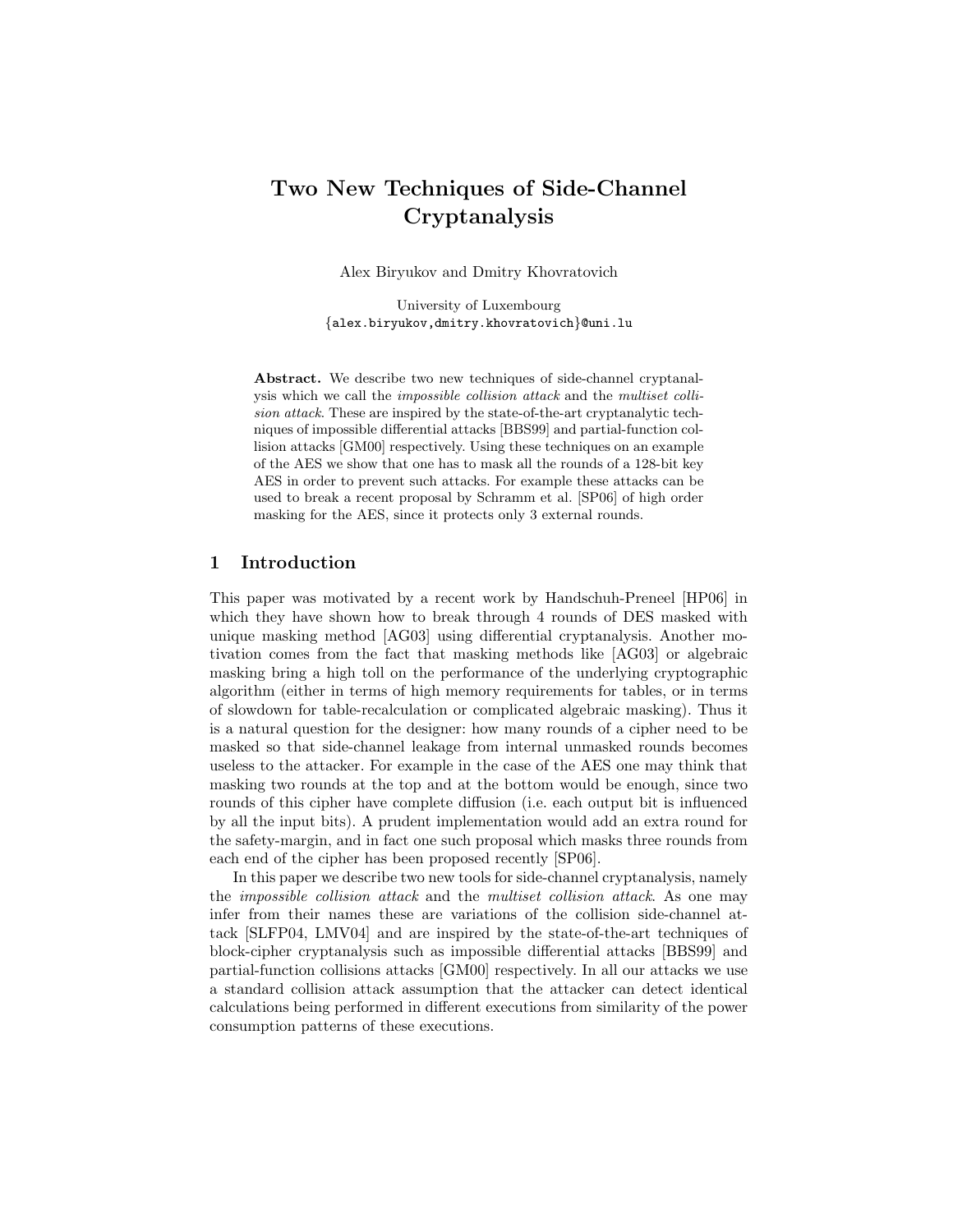Before we describe the new techniques we show a very efficient collision attack which needs only 70-80 measurements in order to break AES implementations with perfect masking of two top and bottom rounds. This attack is surprisingly efficient if one compares it with the other advanced collision attacks on unmasked implementations of the AES that require about 40 measurements.

Then we show how to attack AES with three round perfect masking (ex. the one from  $[SP06]$ ) using impossible collision attack. This attack requires  $2^{19} - 2^{20}$ measurements and  $2^{27}$  offline curve comparisons for a full key recovery. The main idea is to detect an absence of collisions, which leaks information about the propagation of differentials inside the cipher. Such information in its turn is very useful in order to filter out the wrong key guesses.

Finally we show attacks using the multiset collisions techniques on three and four rounds of masking. The distinguisher for three rounds of masking has complexity of about  $2^{18}$  measurements. The attack on the four rounds is probably of theoretical interest only since it requires  $2^{27} - 2^{28}$  measurements and  $2^{50}$ offline computation steps, but it would be feasible for a determined attacker. The benefit of the multiset approach over the impossible collisions is that detection of collisions in sets is much more robust to errors than detection of single byte collisions/differences.

These results show that in the case of 128-bit key AES all the rounds have to be masked for high security level, for 192-bit key AES 10 out of 12 rounds have to be masked and for 256-bit 10 out of 14 have to be masked. For a medium level of security 8 rounds of masking in total seem to be a minimum. Complexities of our attacks (in terms of required measurements and off-line computations) are presented in Table 1.

This paper is organized as follows: in Section 2 we give a brief overview of the side-channel attacks and countermeasures. In Section 3 we describe a general framework for the collision side-channel attacks. In Section 4 we describe a simple collision attack on 2-rounds of masking and then we present an impossible collision attack on 3 rounds of masking. In Section 5 we present a multiset collision attack based on Gilbert-Minier distinguisher for AES. In Section 7 we give our conclusions.

# 2 Brief Overview of Side-Channel Attacks and Countermeasures

Power attacks are based on measuring the power consumption of a device which performs some computations with the secret values, which the attacker tries to find. Whenever the internal value depends on the secret key the measurement may leak information about it. Although different leakage models were proposed [Mes00, BCO04, SSI05] the one that is based on the Hamming weight of the computed data is the most widely used. One may assume that the power consumption at any given moment is a normally distributed random variable with a mean depending on the Hamming weight of the processed data. This assumption is the basis of a technique called differential power analysis (DPA) [KJJ99, Mes00].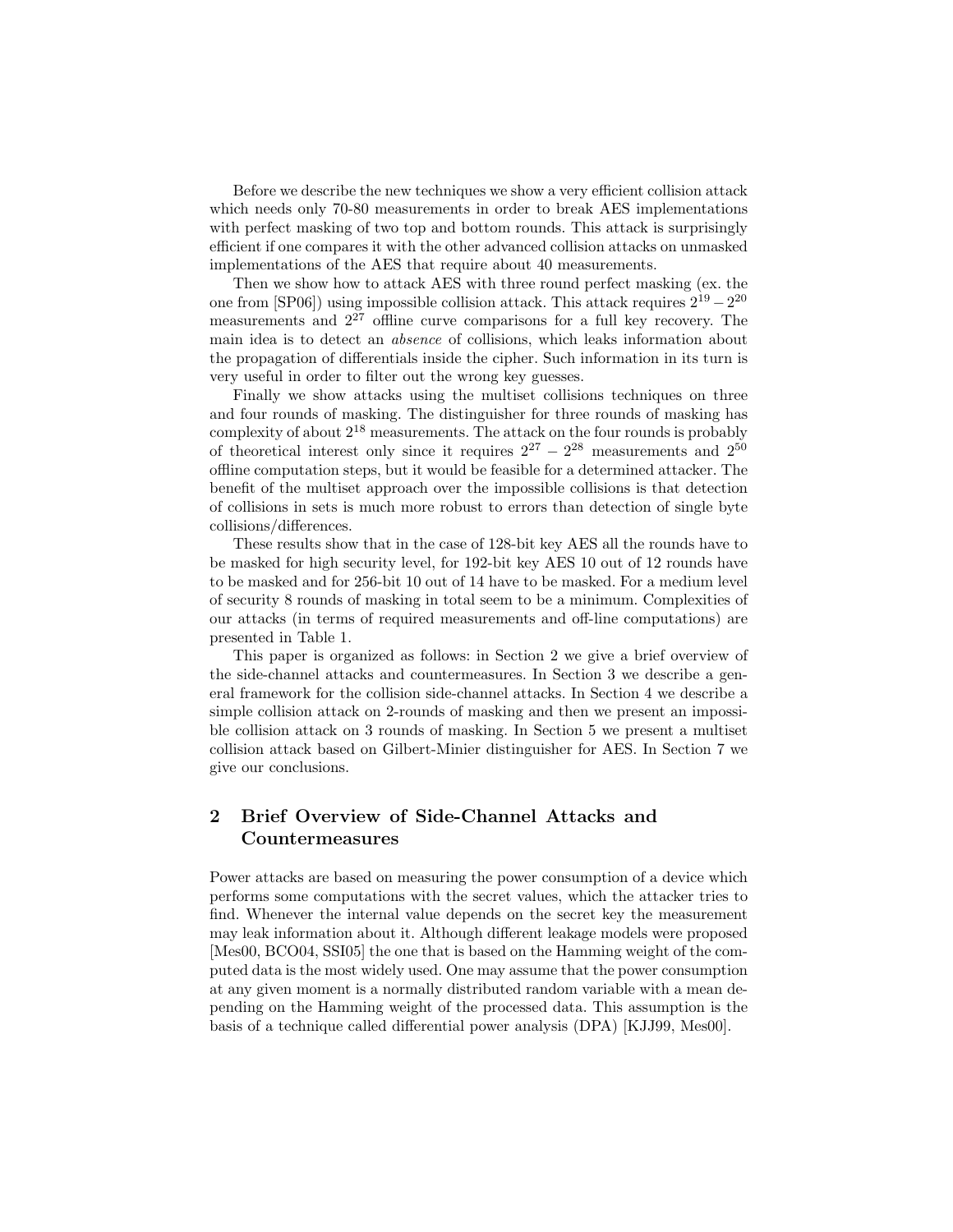Further research has shown that some devices may leak more than a Hamming weight. More precisely, it is sometimes possible to determine whether a computed byte is the same in two different measurements. This attack uses partial internal collisions and thus it is called a collision attack [SWP03, SLFP04, LMV04].

The main idea is to encrypt/sign/hash different plaintexts and look for pairs with colliding bytes. If, say, in the AES, there is a partial collision after MIX-Columns transformation then by detecting the collision we obtain information about a subkey of this round. The number of collisions needed for the attack depends on the structure of the set of plaintexts. Schramm et al. in their attack on the AES managed to recover the full key after only 40 measurements (compared to thousands in some DPA attacks). On the other hand they assumed that an attacker has perfect ability to detect collisions, i. e., they assumed that probability of errors in collision detection is zero.

Side-channel techniques described above work only with deterministic implementation by default. Any randomization added to the implementation may defeat these methods. Let us imagine that all internal values are masked by some previously computed random values, which will be removed before the final step. Then any leakage gives us information about a masked value but not about the real one. Formally, we still know nothing about the processed values.

If masking is not completely random (say, inputs of all S-boxes of a round are masked by the same mask), which is sometimes the case, then one becomes able to obtain information about internal values [KJJ99, GT02, ABG04, WW04] via higher order DPA attacks. Furthermore, the implementation of uniformly random independent masking for all the rounds and each S-box in a round is in most cases too expensive.

In the case of the AES several mathematical as well as engineering masking methods were proposed. One of the most efficient methods [OMPR05] is based on the algebraic representation of an AES S-box. The S-box function, which is usually described as a function on  $GF(256)$ , may be interpreted as a function on  $GF(16) \times GF(16)$ . This is called "using composite fields" while the masking method is known as "algebraic masking". The inversion operation, which is the crucial point of the S-box transformation, can be implemented much more efficiently whenever we deal with smaller fields.

The complexity of many masking methods is prohibitively expensive either in terms of required memory or in terms of slowdown effect compared to the unmasked version or both. A thorough research on this topic may be found in Schramm's PhD thesis [Sch06]. We just cite that the implementation of algebraic masking method would require either 50 times as many computations as unmasked AES requires or about 64KB ROM for saving precomputed masked tables. The latter method is not completely suitable because these tables should be recomputed quite often; otherwise this will lead to successful higher order DPA.

It is also pointed out [Sch06] that the best trade-off between the amount of memory and the number of operations is to compute the masked table on the fly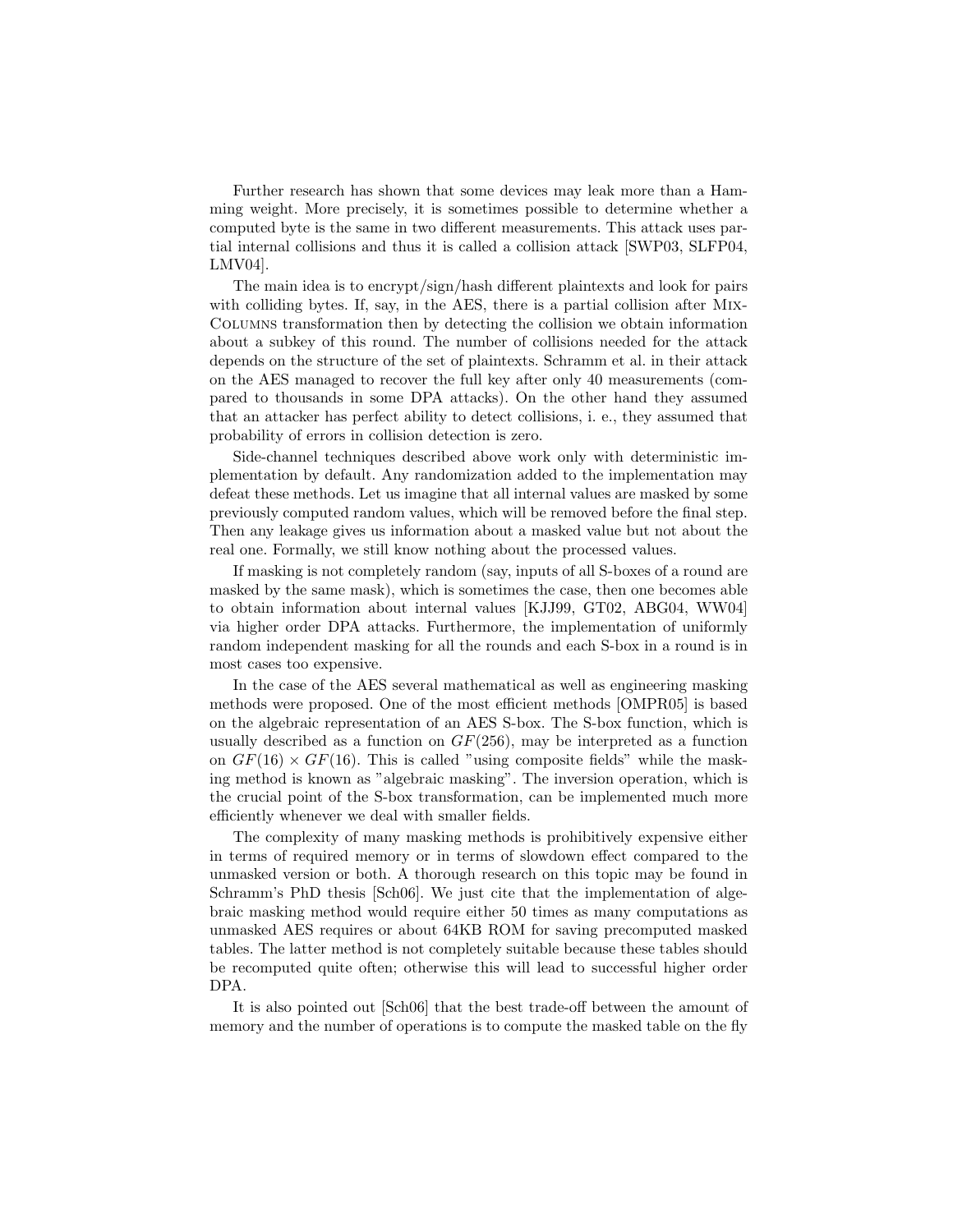whenever it is needed. Nevertheless, masking all the rounds of the AES is still too costly, which is the reason to mask only a few first and a few last rounds. In the high-order resistant AES implementation by Schramm and Paar only the first three and the last three rounds are masked [SP06].

# 3 General Framework of Collision Attacks

*Overall.* Let  $f$  be an arbitrary non-injective function. Then a pair of different inputs a and b such that  $f(a) = f(b)$  (i.e. a pair that provides non-injectiveness) is called a collision for f.

Although the notion of collision in cryptography is most often related to the design of hash-functions, it has been recently used to describe a specific class of side-channel attacks. In addition to being quite different from the DPA-style attacks, this class of attacks benefits from the usage of the birthday paradox.

More precisely, let  $V$  be an intermediate variable of an algorithm  $A$  implemented in a device:

$$
V = f(P, K),
$$

where  $P$  is an input of  $A$  and  $K$  is a secret parameter. Let us also assume that information about  $V$  leaks via the measurement of power consumption. Say, it is easy to detect the case

$$
f(P_1, K) = f(P_2, K),
$$
\n(1)

which is exactly a collision for  $f$ .

As soon as an adversary detects such collisions he obtains information about K. This fact may be easily described in the language of probability theory.

At first collision attacks were proposed for the DES [SWP03], where one could use non-injectiveness of the S-boxes. Then they were extended to the AES and other ciphers [SLFP04, LMV04, HP06]. In the AES, the non-injectiveness of MixColumns subfunctions is used. More precisely, each output byte of a round is a function of four input bytes. Evidently, there exist collisions even if only two input bytes are varied and two others are kept constant.

Detecting the difference. As soon as we are able to detect equality of values and thus collisions of type (1), we are likely to detect the inequality as well. Detection of impossibility of a collision in a certain byte resembles the cryptanalytic technique called "cryptanalysis with impossible differentials" [BBS99].

As only one of every  $2^8$  byte pairs collide, we expect to detect differences much more often than collisions. We will show in Section 4.2 and Appendix that mistaking differences for collisions might greatly reduce the probability of the attack to succeed.

Accuracy of the method. Schramm et al. in their attack on the AES [SLFP04] assumed perfect collisions detection. We expect that it is often not the case in the real world so in our attacks we allow some errors of both types (false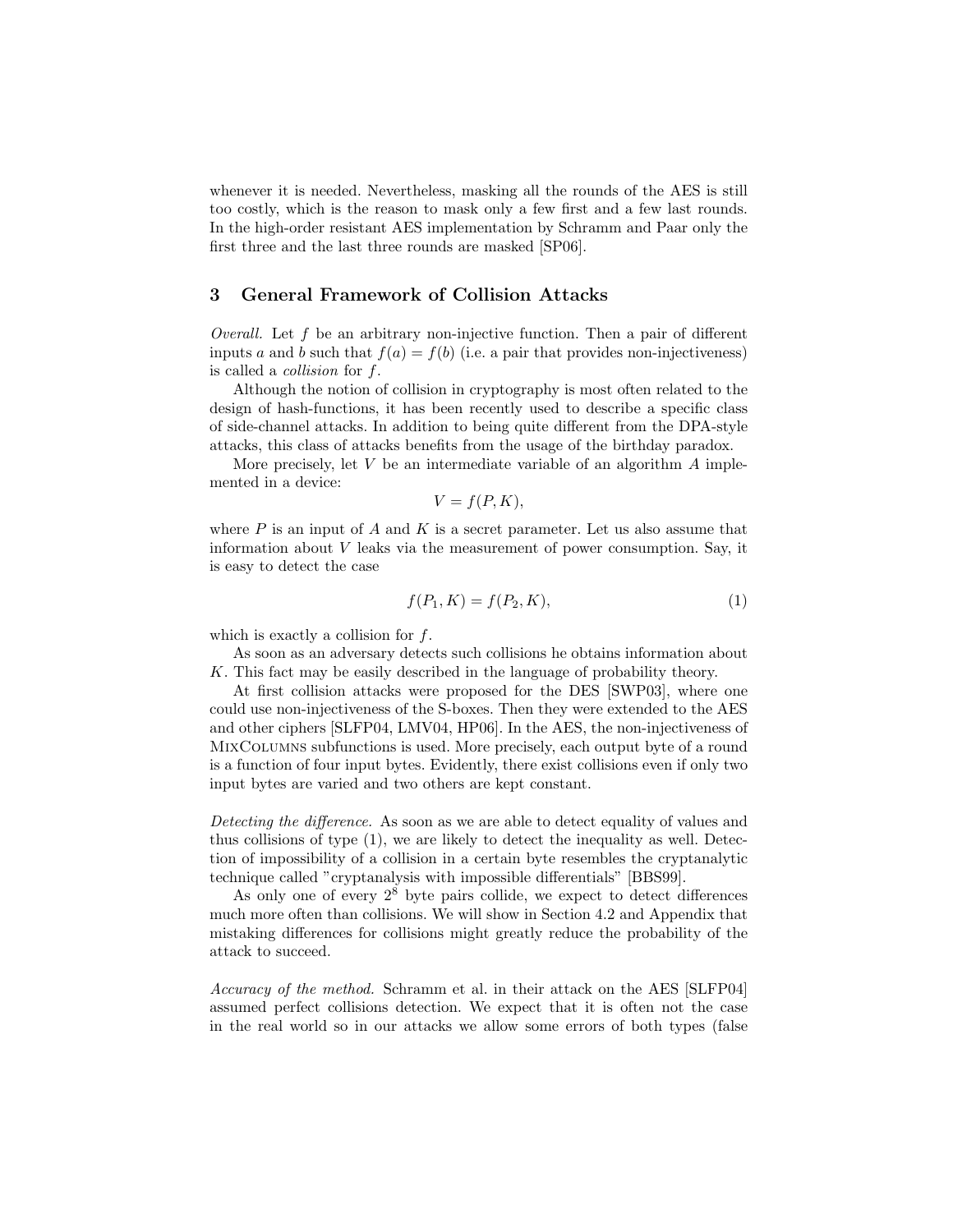positives and false negatives) to occur. Evidently, the number of measurements and the success of the attack depends on probabilities of these errors. We provide mathematical background on these issues in the Appendix and obtain formulas for the number of measurements and amount of data as the functions of the errors.

In order to eliminate the noise and thus reduce the probability of errors a standard approach would be to use averaging (by repeating the same measurement several times). The effect of variation in clock speed can be mitigated since it is often possible to distinguish rounds and even locate the moments of S-box computations. Furthermore we can compare several power consumption curves and find the best match using the FFT technique [WW04].

## 4 Impossible Collision Attack

In this section we show attacks on AES with two and three rounds of masking. We do not care which masking method is used in these rounds, we assume that it is perfect and no information is leaked from these rounds. We assume that the remaining inner rounds are unprotected, i.e. there are no software countermeasures in these rounds (the attack is robust against hardware countermeasures, such as random power noise (random peaks of power) or variable internal clock). These are the same assumptions as in [HP06].

#### 4.1 Collision Attack on AES with 2 Perfectly Protected Rounds

If one considers unique masking method (UMM) or other costly masking technique for the AES at first sight it makes sense to mask only two top and two bottom rounds, since the AES (unlike the DES) has complete diffusion after just two rounds (i.e. change in a single bit influences all 128 bits). However in this section we describe a very efficient attack on the AES with only 2 top and 2 bottom round masking.

In this section we will perform a differential cryptanalysis [BS90] of the first two rounds of the AES, trying to predict differences at the input of the third round. Our goal is to make this as efficient as possible in order to minimize the number of queries to the encryption oracle and thus to minimize the number of measurements. As usual in differential cryptanalysis we consider only the propagation of differences and we call an S-box active if it gets non-zero input difference, otherwise we call an S-box passive. A pattern of difference propagation through several rounds of a cipher is called a differential characteristic, and a collection of characteristics with the same input and output differences, but with unrestricted behaviour in the intermediate rounds is called a differential.

We will use a differential which starts with four active S-boxes at the 1st round. We choose those active S-boxes to appear in positions which arrive in one column after the SHIFTROWS transformation. Then with probability  $2^{-6}$ four active S-boxes will collapse to three (one byte out of four getting a zero difference). After the second round the three active bytes are expanded into 12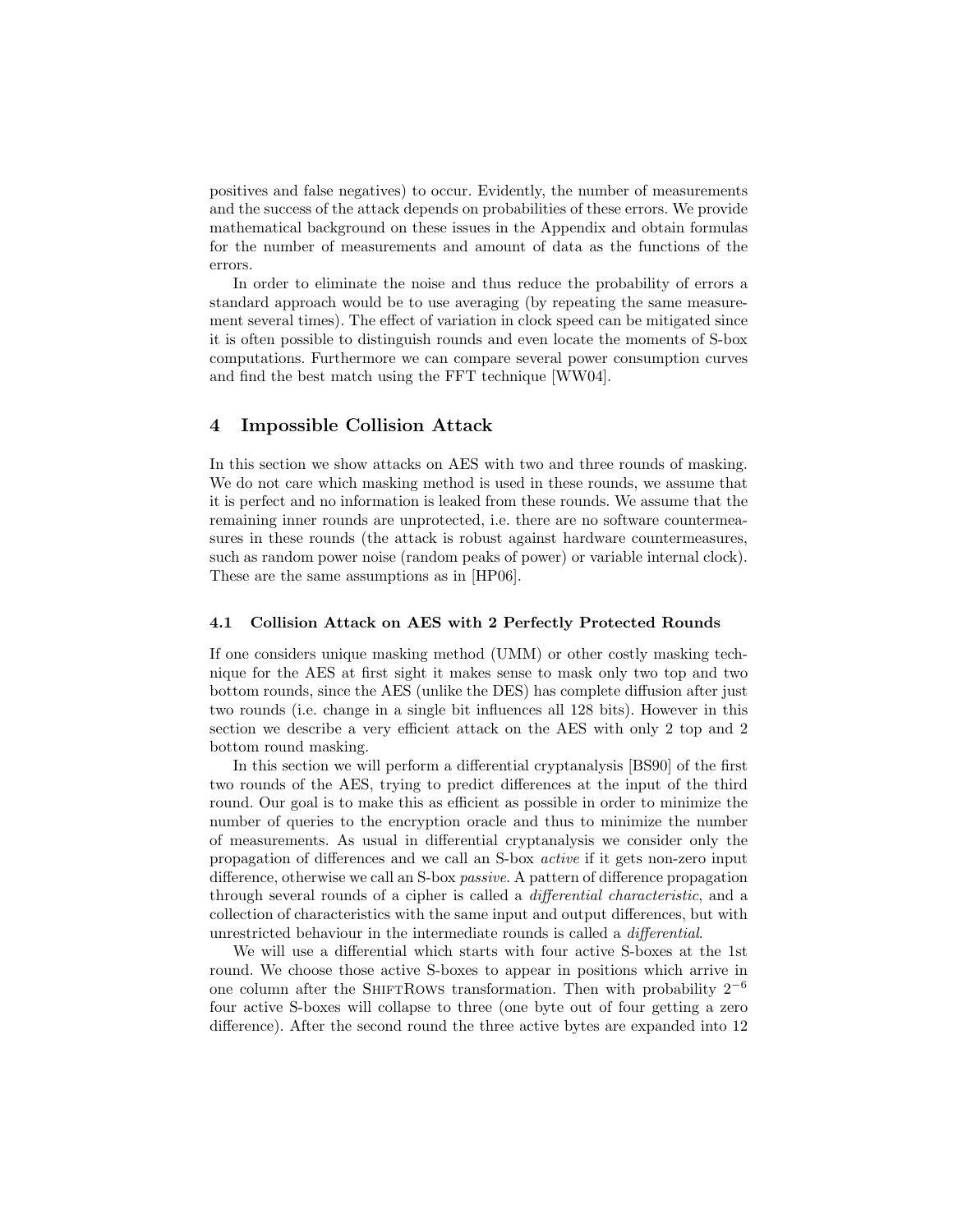active bytes and there will still remain 4 passive bytes. This differential can be schematically described as  $4 \rightarrow 3 \rightarrow 12$ . We will use these bytes for the detection of collisions. This propagation is illustrated on the right in Figure 1.



Fig. 1. Differentials for 3 and 2 rounds of the AES.

A naive implementation would require  $2 \cdot 2^6$  measurements for  $2^6$  pairs of text until we detect a pair which has the differential property of 4 passive bytes (happens by chance with probability  $2^{-32}$ ). However we can use a standard trick from differential cryptanalysis and pack the texts into structures. The attacker will prepare a set of 24 texts which share the same random constant in the bytes corresponding to the passive S-boxes at the 1st round, and different randomly chosen values for the four active bytes. Then the attacker considers all possible  $\sim 2^8$  pairs in this set. Thus in these structures of 24 texts there will be about four right pairs among about 256 wrong ones. If we can perfectly detect collisions at the input of the 3rd round then we will remain only with the right pairs (if we detect four collisions for the bytes corresponding to some column, this pair can only be a right pair). Each right pair reduces the key-space by 8 bits, and thus with four such pairs we know the 32-bit chunk of the key corresponding to the four active S-boxes of the first round. We can repeat this attack in four other locations completely recovering the subkey of the 1st round and thus the secret key of the AES as well. This attack needs less than 100 measurements. If we supplement the attack with partial exhaustive search of  $2^{32}$  complexity the number of measurements becomes less than 75. Interestingly this complexity is close to the one obtained in collision attacks on unmasked AES implementations (40 measurements).

As a result of this attack it is clear that at least 3 rounds of AES have to be masked at both ends. It may also seem sufficient. Nevertheless in the next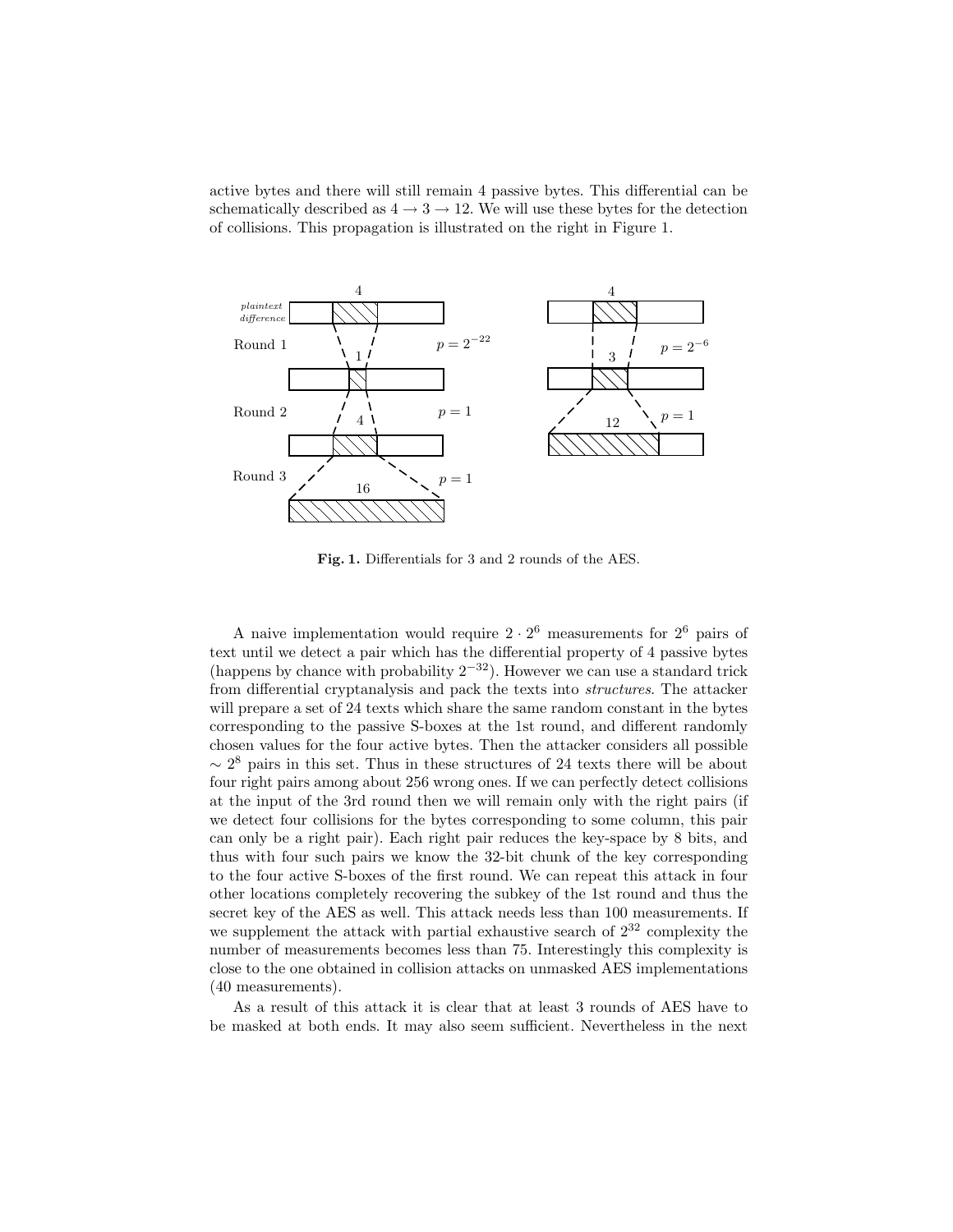subsection we show how to penetrate through 3 rounds of masking for AES. However this requires a new side-channel attack technique.

#### 4.2 Impossible Collision Attack on 3 Rounds of AES with Masking

Now we are in a scenario when three rounds of AES are masked at the top and at the bottom.

Let us see what happens if we use the differential as shown on the left side of Figure 1:  $4 \rightarrow 1 \rightarrow 4 \rightarrow 16$ . We see that by the properties of AES diffusion the four active bytes which enter the 3rd round, will be spread to four different columns and after application of the MixColumns all 16 bytes of the internal state of AES will be active. That means that we are guaranteed that there will be no collisions at the input to the 4th round. Thus it seems that we can not use the collision detection technique anymore, since there will be no collisions. However we can try to use precisely this property in order to build the attack. The pairs which do not follow the differential will occasionally have collisions in some bytes, at the input of the 4-th round. If we can reliably detect those byte collisions we can immediately discard all such pairs, since we know that there can be no collisions in a right pair. This idea is very similar to how wrong pairs are filtered in impossible differential cryptanalysis. Since we use not the collisions but absence of them as a distinguisher, we call this technique an impossible collision attack.

Probability that at least one byte out of 16 is the same (at the input of the 4th round) in a pair of AES encryptions is  $1-(255/256)^{16} \approx 1/16$ . This is clearly a very weak filter, 15 out of every 16 wrong pairs will go through and thus we need some way to amplify the filtration. For each pair that is being tested we can construct its variation, in which we keep the values that enter active S-boxes intact, and vary only the constants that enter the passive S-boxes. After 16 such trials the chance for a wrong pair to survive all the tests is about 0.36. We repeat the test for the remaining pairs again and again, etc. At the end we will be left only with the right pair which exhibits no collisions. Given a right pair we recover 22 bits of subkey information of the 1st round similar to an attack from the previous section. In order to use the measurements more efficiently we will again pack the data into structures, but this time of size  $2^{12}$ , each structure providing 2<sup>23</sup> pairs and thus about two right pairs (probability of the 1st round differential is  $2^{-22}$ ). We will need  $2^7-2^8$  such structures since filtration is much slower than in the previous section.

The total complexity of this attack is as follows. We will need about  $2^7-2^8$ times more structures than in the previous attack, since our filtration is weaker. Thus we will need a total of  $2^{19}-2^{20}$  measurements. The analysis phase will have complexity of about  $16 \cdot 2^{23} = 2^{27}$  curve comparisons.

This attack is relatively robust to the errors in which we miss collisions, since we still will have a chance to filter such pair in next trials. However this attack is sensitive to the errors of the second kind in which we miss the difference and detect a collision where there is none. Such error can filter out a right pair and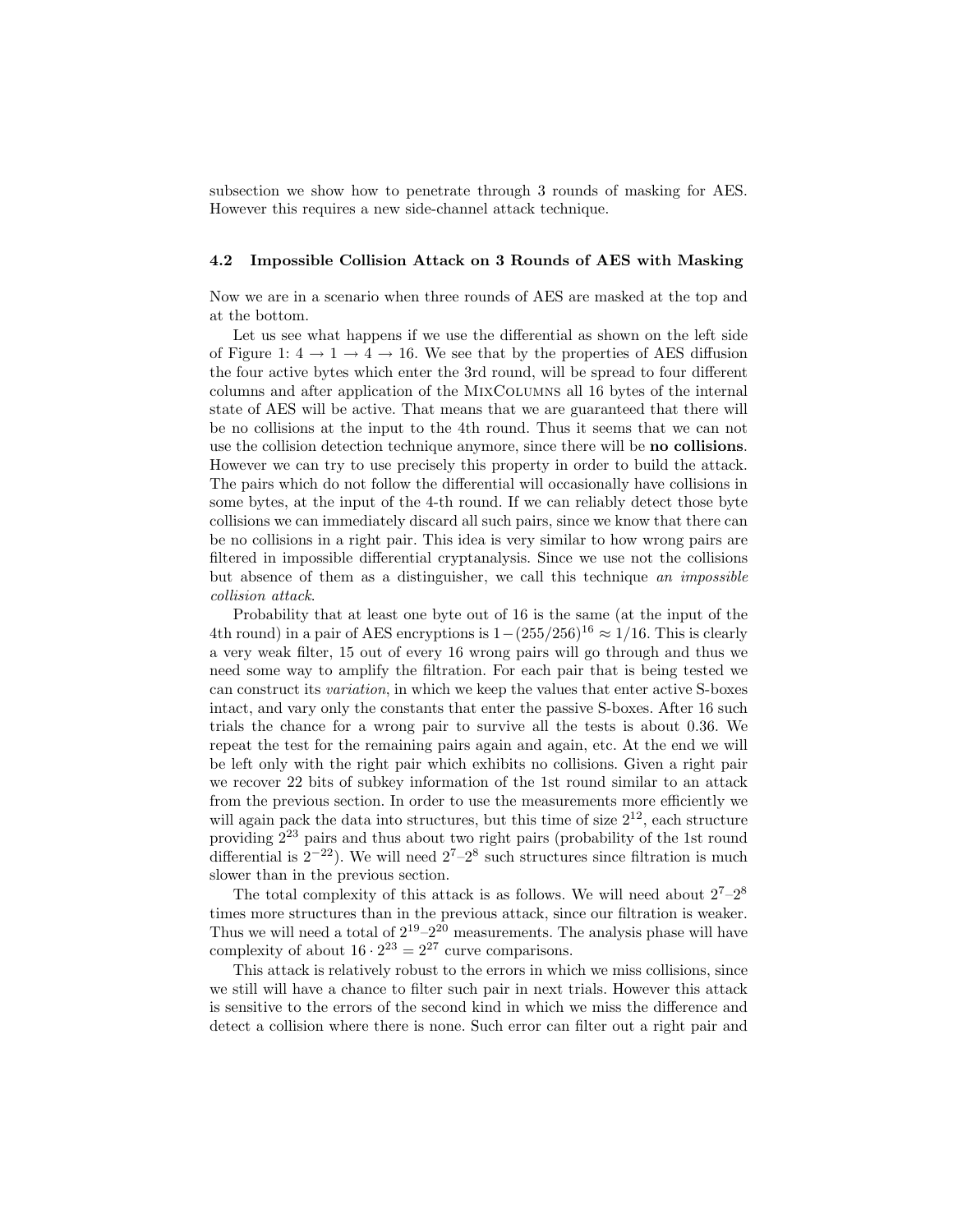thus we need to ensure that the set of pairs contains enough right pairs, so that at least one remains after the filtration process.

In the appendix we derive the formula which relates the error probability with the total number of required pairs and the probability of the differential.

# 5 Multiset Collision Attack on 4 Masked Rounds

#### 5.1 Three round distinguisher

Our idea is to use an efficient 3-round distinguisher<sup>1</sup> for the AES proposed by Gilbert and Minier in [GM00].

We use the following notation for bytes of the AES internal state:

$$
\begin{pmatrix} a_{00} & a_{01} & a_{02} & a_{03} \ a_{10} & a_{11} & a_{12} & a_{13} \ a_{20} & a_{21} & a_{22} & a_{23} \ a_{30} & a_{31} & a_{32} & a_{33} \end{pmatrix}
$$

Let us denote by y the byte  $a_{00}$  in the first round input, and by C the block of three bytes  $a_{10}, a_{20}, a_{30}$  in the same column. Now fix the other bytes to any 12-tuple of constant values. Let us also denote by s the byte  $a_{00}$  in the input to the fourth round. Then the following proposition holds.

**Proposition 1** ([GM00]). The value of s is fully determined by a secret key  $K$ , the byte  $y$ , the set  $C$ , and 12 fixed bytes. Furthermore, its value may be expressed as a key-dependent function of one byte-value function of y and four byte-value functions of C:

$$
s = F_K(f_K(y), g_K^1(C), g_K^2(C), g_K^3(C), g_K^4(C)).
$$
\n(2)



Due to the birthday paradox, a pool of  $2^{16}$  distinct sets C contains triplets C' and C'' such that  $g_K^i(C') = g_K^i(C'')$ ,  $i = \overline{1,4}$ , which lead to the following

<sup>&</sup>lt;sup>1</sup> It is natural to try to apply Square attack distinguisher to side-channel attacks, however one quickly discovers that detection of a *balanced* property requires very high precision from the attacker in the course of many measurements, and thus is not robust to even small amounts of noise.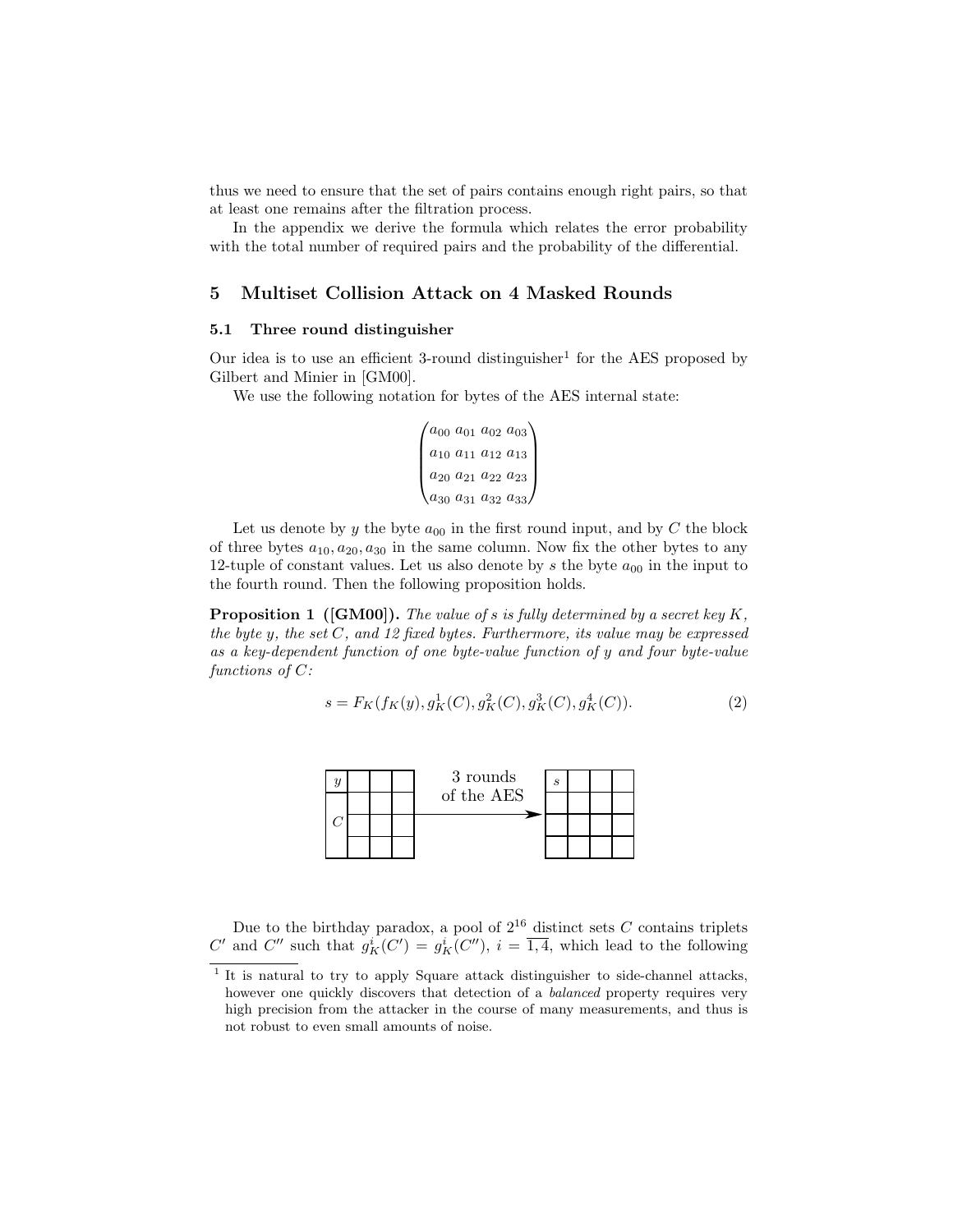equality:

$$
s^{C'}[y] \equiv s^{C''}[y].\tag{3}
$$

Gilbert and Minier also noted that much fewer than 256 different  $y$  is usually enough for verifying this property. For our purposes only 6 different  $y$ 's will suffice. Indeed, a wrong pair of triplets collides in one point (byte) of the function s with probability 2<sup>-8</sup> so 6 y's will filter all wrong pairs, except for a fraction of  $2^{-48}$ .

Thus we obtain a distinguisher for three rounds of the AES that works as follows. An adversary chooses a set of  $6 \cdot 2^{16} \approx 2^{18.5}$  plaintexts with  $2^{16}$  different  $C$ 's and 6  $y$ 's for each set  $C$ . Then he encrypts those texts and checks for collisions in the input of fourth round. A right pair provides 6 collisions while on average no wrong pair (out of  $2^{31}$ ) will survive this test. Complexity of this distinguisher is comparable to the complexity of our impossible collision attack, however it seems more robust, since it detects collisions rather than the absence of them and can be easily strengthened by increasing the size of the set. This flexibility can be very useful in the presence of the countermeasures. Now we will show how to use this distinguisher to construct an attack on the four masked rounds.

#### 5.2 Attack

To pass through four masked rounds we add a round in the beginning. Now we have to guess 4 bytes of the first subkey that affect  $y$  and  $C$ . We propose two approaches to detect whether a tested subkey is the right subkey. The first one requires  $2^{32}$  measurements and  $2^{44.5}$  offline steps. The second one requires fewer measurements but the overall complexity is substantially higher.

Attack 1. We encrypt all the  $2^{32}$  plaintexts that vary only in bytes  $a_{00}$ ,  $a_{11}$ ,  $a_{22}$ ,  $a_{33}$  of the first round and save measurements. Thus before the second round we have  $2^{32}$  intermediate states that vary only in the first column. Let us denote this set by D.

As we are able to detect collisions, we divide  $D$  by  $2^8$  distinct groups (let us denote them in  $B_i$ ,  $i = \overline{1,256}$  with regard to corresponding power consumption curves. A pair of plaintexts from the same group is highly likely to collide in s.

Next for each key guess of bytes  $k_{00}$ ,  $k_{11}$ ,  $k_{22}$ ,  $k_{33}$  we do the following.

- Choose from D  $2^{16}$  distinct sets  $D_c = (P_1, P_2, \ldots, P_6)$  such that c is the common C-triplet for  $P_i$ , and y byte is equal to i. Thus every  $D_c$  is exactly a verifying set that we use for 3-round distinguisher with 6 different  $y$ 's.
- For each  $D_c$  fill the vector  $V_c = (j_1, j_2, \ldots, j_6)$  such that  $P_i \in B_{j_i}$ .
- Search for vectors  $V_{c'} = V_{c''}$ . Such a pair implies a functional collision of type (3). A right key guess will lead to at least one such pair.

Complexity 1. The first two steps require  $6 \cdot 2^{16}$  1-round AES transformations if we do them straightforwardly. To reduce the complexity we first decrypt the  $y \circ C$  columns  $(6 \cdot 2^{16}$  ones) using the zero subkey. Thus we obtain  $D_c$  for the zero subkey.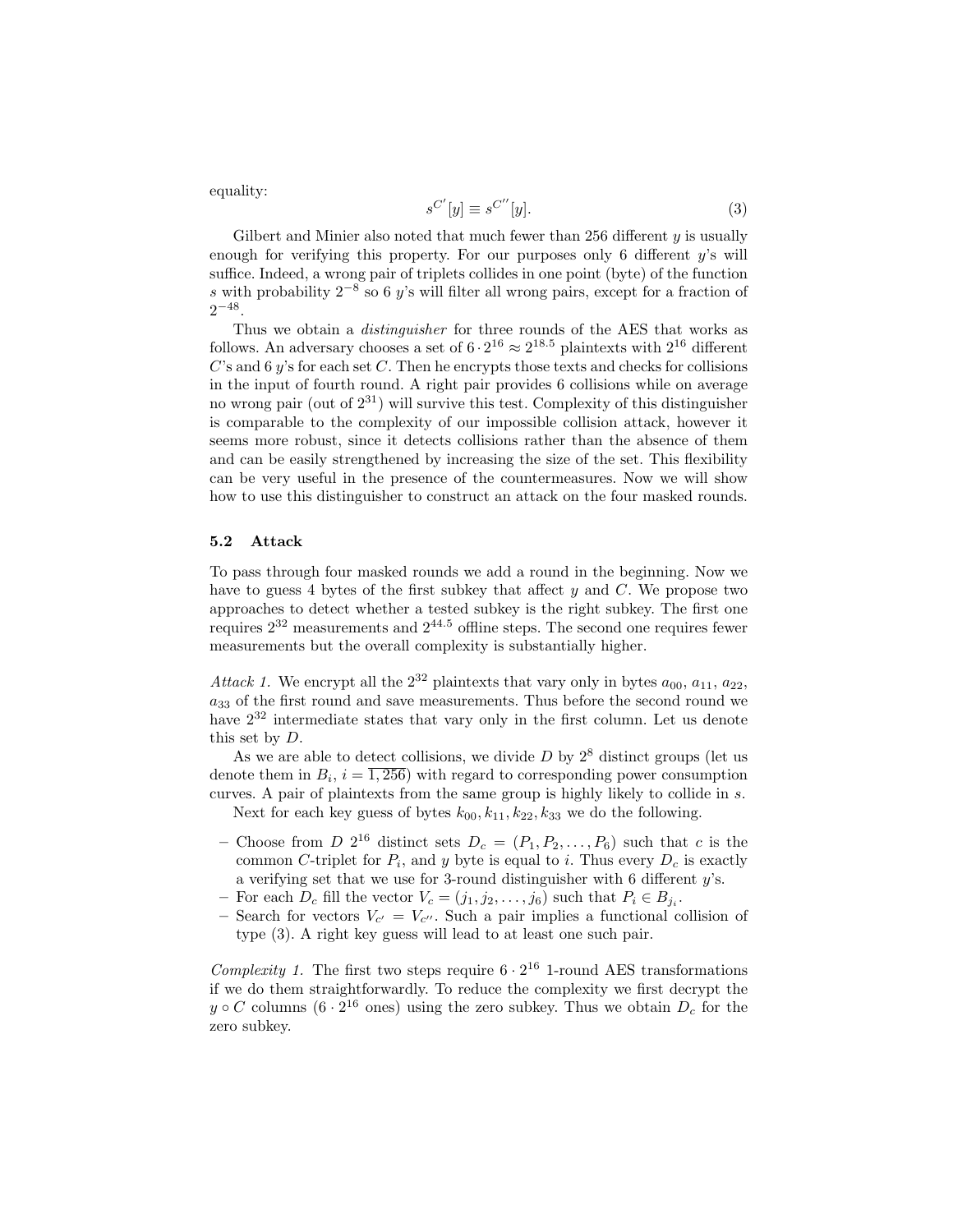To avoid the most of recomputations we arrange the set of subkeys such that the computation of new  $D_c$ 's requires fewer operations. A good example is provided by the Gray code [Knu04] where the next codeword differs only in a single bit. Thus we need only  $6 \cdot 2^{16}$  bit flips for each new subkey. The usage of specific data structures might give us  $2^{16}$  byte complexity.

In the last step we have to find a colliding pair of vectors  $V$ . We sort them and then search for the pairs. Overall we need about  $2^{16}$  simple operations for each key guess, i.e.  $2^{48}$  offline steps or about  $2^{43}$  one AES round steps to recover the 32-bit chunk of the key. In order to complete the key recovery we can repeat the attack for other byte positions 3 times, thus finding 96 bits of the first round subkey and complete the attack by  $2^{32}$  exhaustive search steps. Thus the complexity of the off-line part is about  $2^{44.5}$  one AES round steps. For the online part we need about  $2^{32}$  measurements. Due to high on-line and off-line complexity this attack is mainly of theoretical interest, though it is on the verge of practicality for a determined attacker.

Attack 2. Now we encrypt  $2^{29.5}$  (1/6th of the number of measurements used by the previous attack) distinct plaintexts (we follow the notations for the first attack) that vary only in bytes  $a_{00}, a_{11}, a_{22}, a_{33}$  of the first round.

For each key guess of bytes  $k_{00}, k_{11}, k_{22}, k_{33}$  we do the following.

- Choose also  $2^{16}$  distinct sets  $D_c$  but of different cardinality. On average each  $D_c$  contains  $m = 2^{5.5}$  plaintexts. The problem is that the set of y's depends on a  $D_c$ . Nevertheless, we expect that for each pair  $c', c''$  there are about  $m^2/256 = 8$  common y's.
- For each  $D_c = (P_1, P_2, \ldots, P_m)$  fill the vector

$$
V_c = (\langle y_1, j_1 \rangle, \langle y_2, j_2 \rangle, \dots, \langle y_m, j_m \rangle)
$$

such that

- If we encrypt  $P_i$  using subkey k then the value of y-byte (input to the second round) is  $y_i$ ;
- $P_i \in B_{j_i}$ .
- Search for pairs such that common  $y$ 's imply common  $j$ 's. This means we found a functional collision of type (3). A right key guess will lead to at least one such pair.

Complexity 2. Now we estimate the number of operations for each key guess.

We use the same technique to reduce the complexity of the first two steps. The only difference is that we first have to decrypt all the possible columns because we do not know what  $y$ 's we will need further. We also have to filter this set of  $2^{16} \cdot 2^8 = 2^{24}$  diagonals by our predefined set of plaintexts  $(D)$ , since only 1/6 of the diagonals will be present in our measurement sets. Thus the complexity for the zero subkey is about  $2^{30}$  byte-operations while for the other ones we need  $2^{24}$  bit operations or  $2^{21}$  byte ones.

Unfortunately, the problem of  $V_c$  vector matching is somewhat more complicated. For each value of c only about 40 plaintexts would be present in our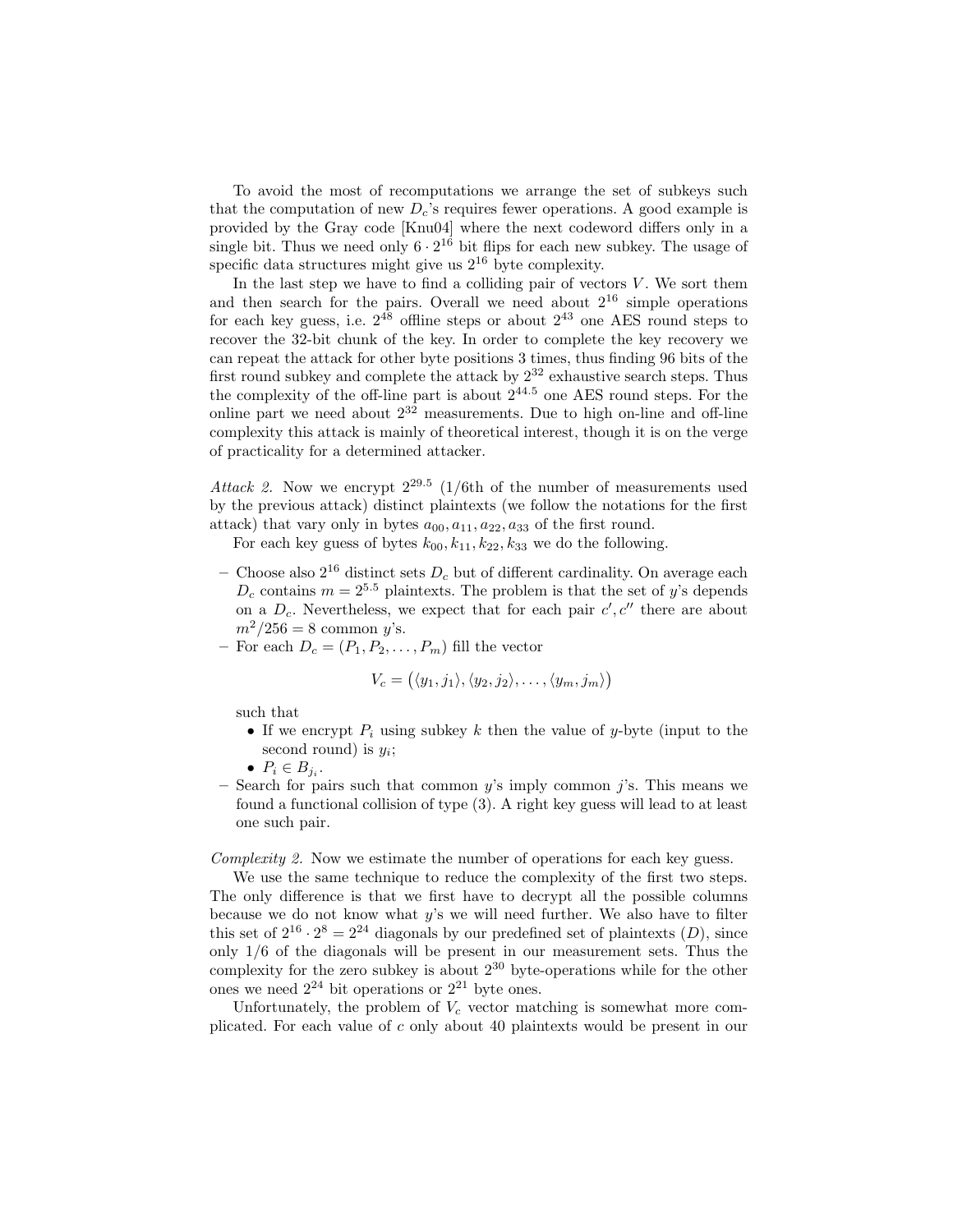measurement set (i.e. we get  $2^{16}$   $V_c$  vectors with 40 random entries "turned on" in each). Due to the birthday paradox any pair of vectors would typically have about 6 common indexes. If all the  $y_i$ 's at common locations coincide — this is a multiset collision that we are looking for. If at least one of the coordinates differs — the pair is a wrong pair. The problem is that common index locations differ for different pairs. Thus a naive algorithm would be to try all possible  $(2^{16})^2 = 2^{32}$  pairs of vectors which would bring the total complexity of the attack to about  $2^{64}$  steps.

A faster approach would be as follows: for the pair  $c', c''$  which produce a multiset collision there exist at least 6 common index locations in which the  $y_i$ 's are the same. Thus if we try about 40 index locations at random one of them will likely be the index location in which the right pair has a common index and is colliding. At a specific index location i only about  $2^{16}/6 = 2^{13.5}$  constants c will be active (i.e. will have a corresponding measurement). We can thus distribute the measurements in location i into  $2^8$  buckets according to the  $y_i$ . Each value will appear about  $2^{5.5}$  times. Only the measurements that fell in one bucket need to be further checked for the presence of collisions at other common locations. Here we can simply check all possible pairs in a bucket in  $2^{11}$  vector comparisons which require about 8 simple operations till we get the next common location at which in most cases there will be a c ontradiction. We have 2<sup>8</sup> buckets to check, thus the total complexity for one key guess is  $40 \cdot 2^8 \cdot 2^{11} \cdot 8 = 2^{27}$  simple comparisons, or  $2^{22}$  one AES round steps. Due to a high off-line complexity this attack is mainly of theoretical interest.

#### 6 Attacks on the bottom rounds

As soon as an adversary is allowed to decrypt ciphertexts he may perform an attack on the bottom round of AES. Although the last round does not contain MixColumns transformation, the number of S-box layers we pass through is the same.

Futhermore, AES might (and is encouraged to) be implemented such that the decryption steps are exactly the same as those of encryption. This is gained by swapping MIXCOLUMNS  $\leftrightarrow$  ADDROUNDKEY and swapping SUBBYTES  $\leftrightarrow$ SHIFTROWS. Such an implementation is of the same security against a decrypting adversary as well as encrypting one.

Thus all the listed attacks may be succesfully applied also to the bottom rounds with the same complexity.

# 7 Conclusion

In this paper we have shown two new techniques of side-channel cryptanalysis based on collision detection: an impossible collision attack and a multiset collision attack. Using these techniques we show how to break AES implementations with 2, 3 and 4 round masking at both ends. One example of such implementation is [SP06]. This shows that in total at least 10 AES rounds out of 10, 12,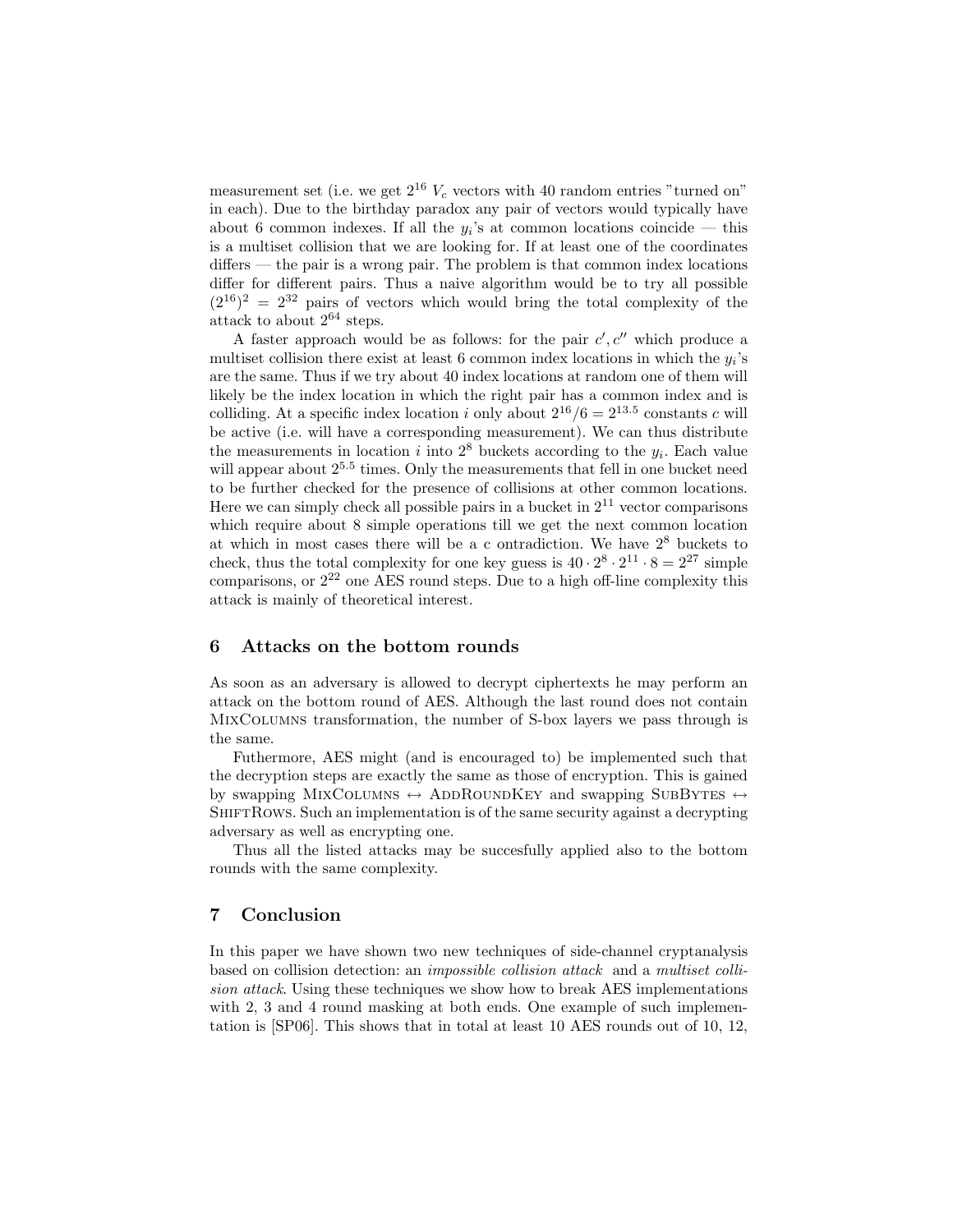or 14 (depending on the key-size) have to be masked in order to prevent such attacks. The overall complexities (in terms of required measurements and off-line computations) are presented in Table 1. The off-line complexities of single and impossible collision attacks are measured in curve comparisons while those of the other attacks are measured in one AES round executions.

| Method                | Complexity        |            | Masked         | Attack               |
|-----------------------|-------------------|------------|----------------|----------------------|
|                       | Measurements      | Off-line   | rounds         |                      |
| Simple collisions     | $2^6 - 2^7$       | $2^7$      | 2              | Full key recovery    |
| Impossible collisions | $2^{19} - 2^{20}$ | $2^{27}$   | 3              | Full key recovery    |
| MultiSet collisions   | $2^{18.5}$        | $2^{20}$   | 3              | Distinguisher        |
| MultiSet collisions   | $2^{32}$          | $2^{44.5}$ | $\overline{4}$ | Full key recovery    |
| MultiSet collisions   | $2^{29} - 2^{30}$ | $2^{54}$   | 4              | 32 key bits recovery |

Table 1. Complexities of our attacks on partially masked AES implementations.

# Acknowledgements

We wish to thank Jean-Sébastien Coron for fruitful discussions and anonymous referees for their helpful comments. Dmitry Khovratovich is supported by PRP "Security & Trust" grant of the University of Luxembourg.

# References

| [ABG04] | Mehdi-Laurent Akkar, Régis Bevan, and Louis Goubin, Two Power Anal-           |
|---------|-------------------------------------------------------------------------------|
|         | ysis Attacks against One-Mask Methods, FSE 2004, LNCS, vol. 3156,             |
|         | Springer, 2004, pp. 332-347.                                                  |
| [AG03]  | Mehdi-Laurent Akkar and Louis Goubin, A Generic Protection against            |
|         | High-Order Differential Power Analysis, FSE 2003, LNCS, vol. 2887,            |
|         | Springer, 2003, pp. 192-205.                                                  |
| [BBS99] | Eli Biham, Alex Biryukov, and Adi Shamir, Cryptanalysis of Skipjack           |
|         | Reduced to 31 Rounds Using Impossible Differentials, EUROCRYPT 1999,          |
|         | LNCS, vol. 1592, Springer, 1999, pp. 12–23.                                   |
| [BCO04] | Eric Brier, Christophe Clavier, and Francis Olivier, Correlation Power        |
|         | Analysis with a Leakage Model, CHES 2004, LNCS, vol. 3156, Springer,          |
|         | 2004, pp. 16-29.                                                              |
| [BS90]  | Eli Biham and Adi Shamir, <i>Differential Cryptanalysis of DES-like Cryp-</i> |
|         | $to systems$ , CRYPTO 1990, LNCS, vol. 537, Springer, 1990, pp. 2-21.         |
| [GM00]  | Henri Gilbert and Marine Minier, A Collision Attack on 7 Rounds of            |
|         | Rijndael, AES Candidate Conference, 2000, pp. 230-241.                        |
| [GT02]  | Jovan Dj. Golic and Christophe Tymen, <i>Multiplicative Masking and Power</i> |
|         | Analysis of AES, CHES 2002, LNCS, vol. 2523, Springer, 2002, pp. 198-         |
|         | 212.                                                                          |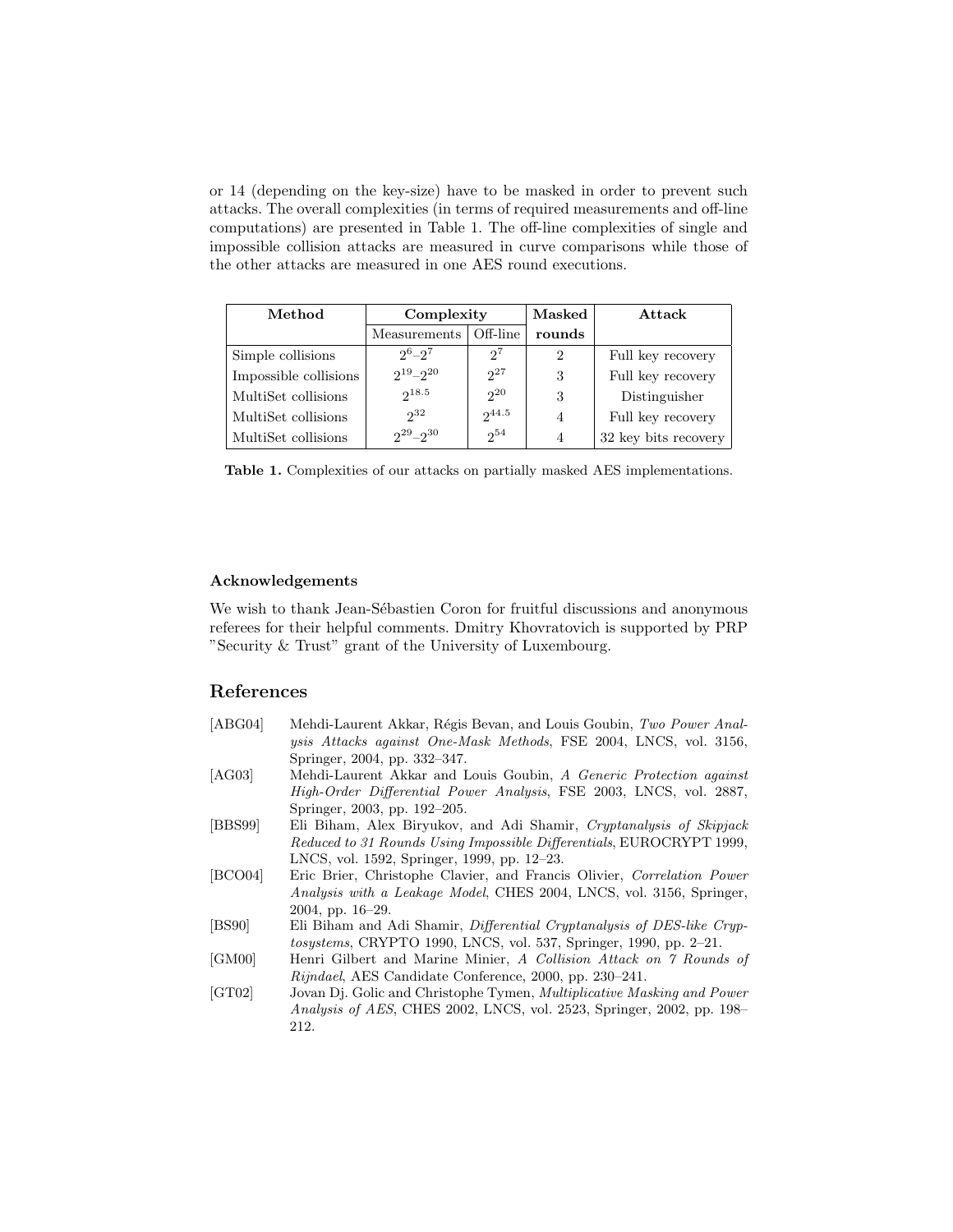- [HP06] Helena Handschuh and Bart Preneel, Blind Differential Cryptanalysis for Enhanced Power Attacks, Selected Areas of Cryptology 2006, in appear, 2006.
- [KJJ99] Paul C. Kocher, Joshua Jaffe, and Benjamin Jun, Differential Power Analysis, CRYPTO 1999, LNCS, vol. 1666, Springer, 1999, pp. 388–397.
- [Knu04] Donald E. Knuth, The Art of Computer Programming, Volume 4A: Enumeration and Backtracking, ch. Generating all n-tuples, 2004.
- [LMV04] Hervé Ledig, Frédéric Muller, and Frédéric Valette, Enhancing Collision Attacks, CHES 2004, LNCS, vol. 3156, Springer, 2004, pp. 176–190.
- [Mes00] Thomas S. Messerges, Using Second-order Power Analysis to Attack DPA Resistant Software, CHES 2000, LNCS, vol. 1965, Springer, 2000, pp. 238– 251.
- [OMPR05] Elisabeth Oswald, Stefan Mangard, Norbert Pramstaller, and Vincent Rijmen, A Side-Channel Analysis Resistant Description of the AES S-Box, FSE 2005, LNCS, vol. 3557, Springer, 2005, pp. 413–423.
- [Sch06] Kai Schramm, Advanced Methods in Side Channel Cryptanalysis, Ph.D. thesis, University of Bochum, 2006.
- [SLFP04] Kai Schramm, Gregor Leander, Patrick Felke, and Christof Paar, A Collision-Attack on AES: Combining Side Channel- and Differential-Attack, CHES 2004, LNCS, vol. 3156, Springer, 2004, pp. 163–175.
- [SP06] Kai Schramm and Christof Paar, Higher Order Masking of the AES, CT-RSA 2006, LNCS, vol. 3860, Springer, 2006, pp. 208–225.
- [SSI05] Daisuke Suzuki, Minoru Saeki, and Tetsuya Ichikawa, DPA Leakage Models for CMOS Logic Circuits, CHES 2005, LNCS, vol. 3659, Springer, 2005, pp. 366–382.
- [SWP03] Kai Schramm, Thomas J. Wollinger, and Christof Paar, A New Class of Collision Attacks and Its Application to DES, FSE 2003, LNCS, vol. 2887, Springer, 2003, pp. 206–222.
- [WW04] Jason Waddle and David Wagner, Towards Efficient Second-Order Power Analysis, CHES 2004, LNCS, vol. 3156, Springer, 2004, pp. 1–15.

# A Amount of data as a function of error probability

Let us denote by p the probability of the differential (=  $2^{-22}$  in our case) and by  $M$  the number of tested pairs. Thus we can approximate the number of right pairs by  $pM$ . After a test about  $\alpha pM$  good pairs and  $\beta M$  bad pairs survive, where  $\alpha$  is the probability of a right pair to survive while  $\beta$  is that of a wrong pair (we will show how to estimate them later).

Now recall that we do the variation so each pair has, say,  $t$  sisters, which has the same right/wrong property. After a test we have about  $\alpha^t pM$  good pairs and  $\beta^t M$  bad pairs survived. A simple sufficient condition for the attack to succeed is the elimination of the wrong  $\text{pairs}^2$  while at least one right pair

$$
\begin{cases} \beta^t M < 1; \\ \alpha^t p M = 1. \end{cases} \tag{4}
$$

 $^{\rm 2}$  Note that one may not need complete elimination of the wrong pairs. As soon as the faction of right/wrong pairs doubles we can claim that we have gained a single bit of key information.